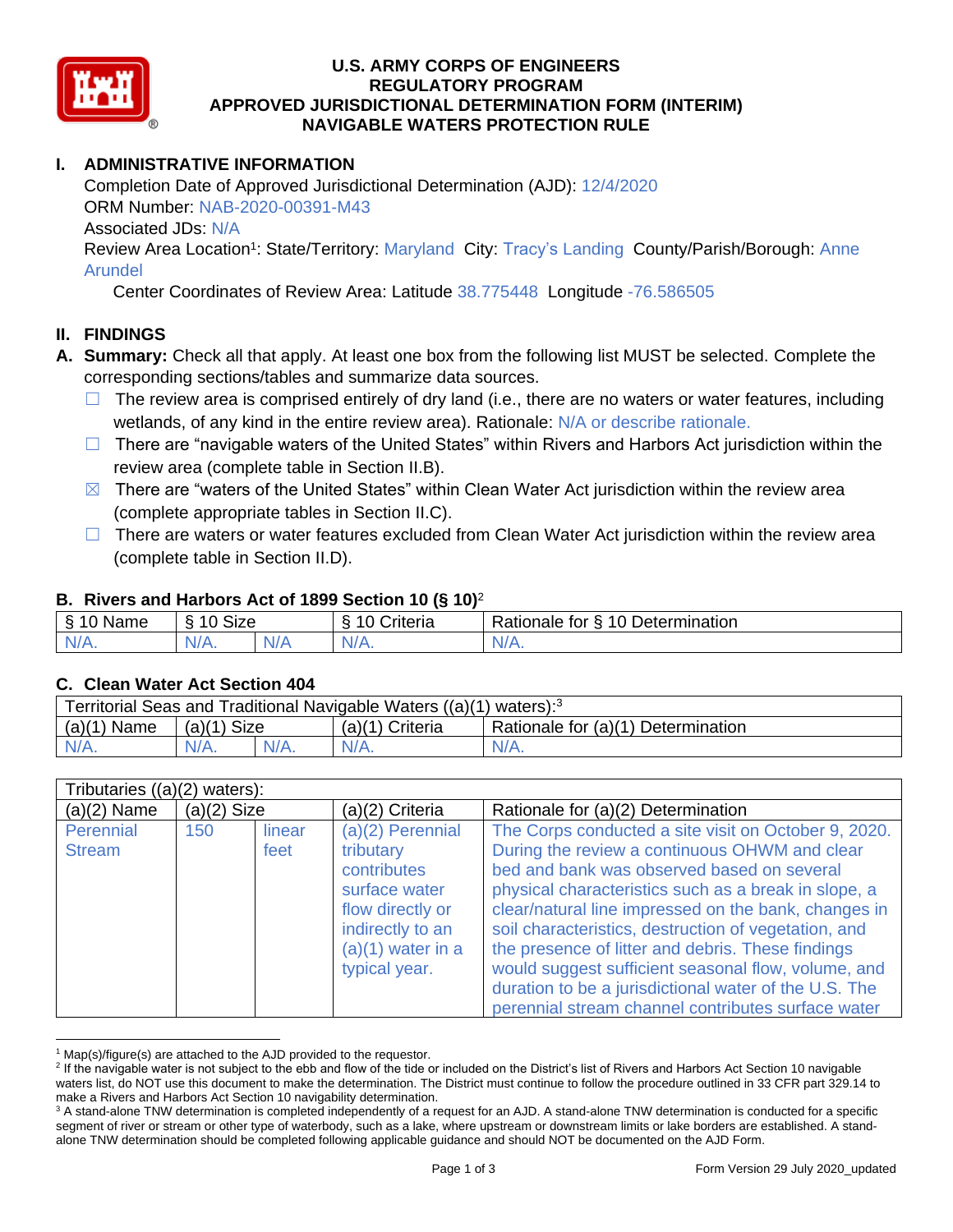

#### **U.S. ARMY CORPS OF ENGINEERS REGULATORY PROGRAM APPROVED JURISDICTIONAL DETERMINATION FORM (INTERIM) NAVIGABLE WATERS PROTECTION RULE**

|               | Tributaries $((a)(2)$ waters): |                 |                                                                                                                                                                                                                                                                                                                                                                                                                                                                                                                         |  |  |  |
|---------------|--------------------------------|-----------------|-------------------------------------------------------------------------------------------------------------------------------------------------------------------------------------------------------------------------------------------------------------------------------------------------------------------------------------------------------------------------------------------------------------------------------------------------------------------------------------------------------------------------|--|--|--|
| $(a)(2)$ Name | $(a)(2)$ Size                  | (a)(2) Criteria | Rationale for (a)(2) Determination                                                                                                                                                                                                                                                                                                                                                                                                                                                                                      |  |  |  |
|               |                                |                 | flow indirectly through Trotts Branch to an a(1) water<br>in a typical year, Herring Bay. See Figure 1. Herring<br>Bay is a tidal water, and is part of the Chesapeake<br>Bay which is classified as a traditional navigable<br>water (TNW). A typical year assessment was<br>conducted and is described in Section III.B. The<br>weight of evidence approach supports the<br>conclusion that this water meets the tributary<br>definition and does contribute perennial flow to a<br>downstream TNW in a typical year. |  |  |  |

| Lakes and ponds, and impoundments of jurisdictional waters $((a)(3)$ waters): |               |         |                   |                                    |  |  |
|-------------------------------------------------------------------------------|---------------|---------|-------------------|------------------------------------|--|--|
| $(a)(3)$ Name                                                                 | $(a)(3)$ Size |         | $(a)(3)$ Criteria | Rationale for (a)(3) Determination |  |  |
| $N/A$ .                                                                       |               | $N/A$ . | $N/A$ .           | $N/A$ .                            |  |  |

| Adjacent wetlands $((a)(4)$ waters): |               |                  |                                                          |                                                                                                                                                                                                                                                                                                                                                                                                                                                                                                                                                                    |  |  |
|--------------------------------------|---------------|------------------|----------------------------------------------------------|--------------------------------------------------------------------------------------------------------------------------------------------------------------------------------------------------------------------------------------------------------------------------------------------------------------------------------------------------------------------------------------------------------------------------------------------------------------------------------------------------------------------------------------------------------------------|--|--|
| $(a)(4)$ Name                        | $(a)(4)$ Size |                  | (a)(4) Criteria                                          | Rationale for (a)(4) Determination                                                                                                                                                                                                                                                                                                                                                                                                                                                                                                                                 |  |  |
| <b>PFO</b> Wetland                   | 0.665         | $\text{acre}(s)$ | (a)(4) Wetland<br>abuts an $(a)(1)$ -<br>$(a)(3)$ water. | During the field review all three wetland parameters<br>were observed and confirmed within the PFO<br>wetland using the 1987 Corps Wetlands Delineation<br>Manual and Regional Supplement. The PFO wetland<br>directly abuts the perennial stream channel $(a(2))$<br>water) described above. A typical year assessment<br>was conducted and is described in Section III.B. The<br>weight of evidence approach supports the<br>conclusion that the PFO wetland is present during a<br>typical year and is jurisdictional because it abuts the<br>a(2) water above. |  |  |

### **D. Excluded Waters or Features**

| $(b)(12))$ : <sup>4</sup><br>Excluded waters $((b)(1))$<br>$\mathbf{r}$ |                   |         |                        |                                              |  |  |
|-------------------------------------------------------------------------|-------------------|---------|------------------------|----------------------------------------------|--|--|
| <b>Exclusion Name</b>                                                   | Size<br>Exclusion |         | Exclusion <sup>5</sup> | <b>Rationale for Exclusion Determination</b> |  |  |
|                                                                         | $N/A$ .           | $V/A$ . | $N/A$ .                | $N/A$ .                                      |  |  |

## **III. SUPPORTING INFORMATION**

- **A. Select/enter all resources** that were used to aid in this determination and attach data/maps to this document and/or references/citations in the administrative record, as appropriate.
	- $\boxtimes$  Information submitted by, or on behalf of, the applicant/consultant: Wetland Report, September 21, 2020

This information is sufficient for purposes of this AJD. Rationale: N/A

<sup>4</sup> Some excluded waters, such as (b)(2) and (b)(4), may not be specifically identified on the AJD form unless a requestor specifically asks a Corps district to do so. Corps districts may, in case-by-case instances, choose to identify some or all of these waters within the review area.

 $5$  Because of the broad nature of the (b)(1) exclusion and in an effort to collect data on specific types of waters that would be covered by the (b)(1) exclusion, four sub-categories of (b)(1) exclusions were administratively created for the purposes of the AJD Form. These four sub-categories are not new exclusions, but are simply administrative distinctions and remain (b)(1) exclusions as defined by the NWPR.